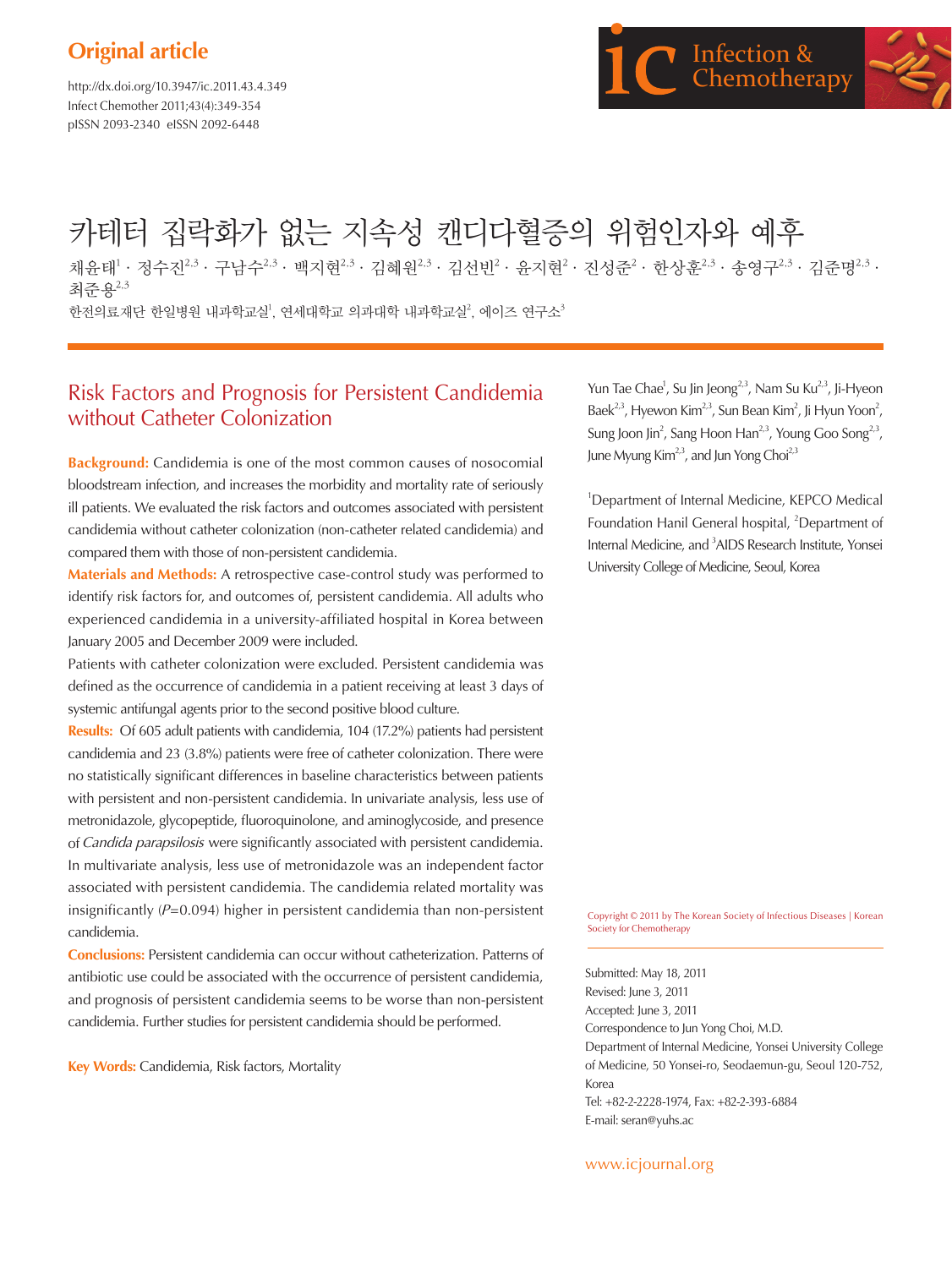# 서론

캔디다혈증(candidemia)은 병원획득 혈류감염의 주요 원인들 중 하나이며, 중증 환자에서 이환율과 사망률을 증가시킨다. National Healthcare Safety Network (NHSN)의 자료에 따르면 의료관련감염 (healthcare-associated infection, HAI)에서 캔디다 균주(Candida species)가 차지한 비중은 10.7% (Candida albicans는 6.8%)로 전체 의료관련감염의 원인 병원체 중 4번째로 많이 동정되었고, 중심정맥 관 관련 혈류감염(central line-associated blood stream infection, CLABSI) 에서 차지한 비중은 11.8% (C. albicans는 5.9%)로 3번째로 빈도가 높은 원인 병원체였다[1]. 국내의 전국병원감염감시체계에 따르 면 국내 중환자실에서 발생한 의료관련감염의 원인 병원체 중에서 캔 디다 균주가 차지한 비중은 25.7% (C. albicans는 10.6%) 로 가장 빈도 가 높은 원인 병원체였고, 혈류감염(blood Stream Infection, BSI)에 서 차지한 비중은 12.5% (C. albicans는 5.0%) 로 4번째로 많았다[2]. Pfaller 등이 시행한 SENTRY antimicrobial surveillance program 2008-2009에서 병원획득 캔디다 혈류감염증(nosocomial candida bloodstream infection)의 원인 균주 분포를 보면 C. albicans (47%), C. glabrata (18%), C. parapsilosis (18%), C. tropicalis (11%), C. krusei (3%) 순의 빈도를 보여주었고[3], 캔디다 혈류감염증의 지역에 따른 균 주별 분포에 대한 한 연구에서는 아시아-태평양(Asia-Pacific) 지역에 서 C. albicans 의 비율이 다른 지역에 비해 더 높게 나타났다(56.9% vs. 48.41%)[4].

지금까지 돌파성 캔디다혈증(breakthrough candidemia, BT candidemia)의 위험인자에 대한 몇몇 연구들이 있었는데, 돌파성 캔 디다혈증은 첫 번째 혈액배양검사 양성 소견 이전 3-7일간의 전신적 항 진균제 요법(systemic anti-fungal therapy)을 받은 경우로 정의되었다 [5-7].

1988년부터 1992년까지 악성 신생물 환자들을 대상으로 시행한 Uzun 등의 연구에서는 돌파성 캔디다혈증 에서 원인 균주의 빈도가 C. glabrata (24.5%), C. parapsilosis (20.4%), C. albicans (20%), C. krusei (14.3%), C. tropicalis (6.1%) 의 순으로 나타났고[5], 역시 악 성 신생물 환자들을 대상으로 국내에서 시행하였던 Chung 등의 돌 파성 캔디다혈증에 대한 연구에서는 C. tropicalis (70%), C. glabrata (30%)의 순이었고 C. albicans 는 동정되지 않았다[6]. 1995년부터 2003년까지 병원획득 돌파성 캔디다혈증 환자들을 대상으로 시행하 였던 Pascualotto 등의 연구에서는 원인 균주 중 C. parapsilosis 가 가 장 많은 비율(30.0%)을 차지하였고[8], 역시 다양한 기저질환을 가진 환자들을 대상으로 한 Nucci 등의 연구에서는 C. albicans (31%), C. parapsilosis (24%)가 가장 흔히 분리되는 원인 병원체로 나타났다[9].

Uzun 등의 보고에 의하면 돌파성 캔디다혈증의 독립적인 위험인자 는 호중구감소증 여부, 중환자실 입실, 호중구감소증의 기간, 스테로이 드의 사용 등이었다[5]. Nucci 등의 연구에서는 다변량분석에서 항생 제 과다 사용, 스테로이드 사용, 호중구감소증의 기간, 심한 호중구감소 증 등이 돌파성 캔디다혈증의 독립적 위험인자였다[9]. 또한 Chung 등 의 연구에서는 심한 호중구감소증의 평균기간만이 다변량 분석에서 돌

파성 캔디다혈증의 독립적 위험인자로 나타났다[6].

입원 환자들에서 항진균제의 사용에도 불구하고 캔디다혈증이 지 속되는 경우를 드물지 않게 볼 수 있고, 카테터에 캔디다 균주가 집 락화된 경우나 안구내감염이 이러한 지속성 캔디다혈증(persistent candidemia)의 주요 원인으로 알려져 있다. 이러한 원인들이 배제된 경 우에도 지속성 캔디다 혈증이 나타나는 경우가 있으나, 기존의 돌파성 캔디다혈증에 관한 연구들은 대부분 악성종양 환자와 같은 특정 환자 군을 대상으로 한 것이고, 예방적 목적의 항진균제 사용 중에 캔디다혈 증이 발생한 경우가 연구의 주요 대상이었다[5-7].

이에 저자들은 치료적인 항진균제 사용 중에도 캔디다혈증이 반복되 는 경우를 지속성 캔디다혈증으로 정의하였고 카테터 집락화가 원인이 아닌 지속적 캔디다혈증과 연관된 위험인자와 예후를 비지속성 캔디다 혈증(non-persistent candidaemia) 군과 비교하여 알아보고자 하였다.

## 재료 및 방법

#### 1. 대상

2005년 1월부터 2009년 12월까지 서울 소재의 한 대학 병원에 입원 한 환자들 중 1회 이상의 캔디다혈증 소견을 보인 환자들을 대상으로 의 무기록 검토를 통한 후향적 환자-대조군 연구를 시행하였다. 15세 미만 의 소아환자, 임상적으로 감염소견이 명확하지 않은 환자, 캔디다혈증 진단 후에 카테터를 모두 제거하지 않은 경우 또는 항진균제 사용 후 추 적 혈액배양검사를 시행하지 않은 경우는 제외하였다.

#### 2. 변수의 종류와 정의

의무기록을 통하여 나이, 성별 및 기저 질환, 입원일수, 중환자실 입 실 여부 및 기간, 캔디다 균주 가 동정된 첫 번째 혈액배양검사 일자의 APACHE II score, 파종성 캔디다증, 호중구 감소증, 항생제 사용유무 와 종류, 스테로이드의 사용, 골수이식, 항암화학요법, total parenteral nutrition (TPN) 시행, 복부 수술, 카테터 삽입 및 제거 여부, 원인 캔디 다 균주, 사망 등에 대한 정보를 수집하였다.

캔디다혈증은 혈액배양검사에서 캔디다 균주가 동정되는 경우, 지 속성 캔디다혈증은 3일 이상의 전신적 항진균제 요법을 시행 받는 도중 추적 혈액배양검사에서 캔디다혈증 소견을 보인 경우, 호중구 감소증 은 첫 번째 혈액배양 양성 소견 이전 2주 이내 절대호중구 수(absolute neutophil count, ANC) 1,000/mm3 미만, 스테로이드 사용은 첫 번째 혈액배양 양성 소견 이전 1개월 이내 프레드니손(prednisone) 1일 20 mg 이상 1개월 동안 또는 누적사용량 700 mg 이상, 파종성 캔디다증 (dissemination)은 신장, 뇌, 심장, 안구, 간, 비장, 폐, 위장관 등 기관의 캔디다 감염증, 캔디다혈증 연관 사망(candidemia related mortality) 은 사망일 이전 2주 이내 캔디다혈증 소견을 보이고, 캔디다혈증이 사망 과 직접적인 연관성이 있으며 다른 원인으로 인한 사망을 배제할 수 있 는 경우로 정의하였다.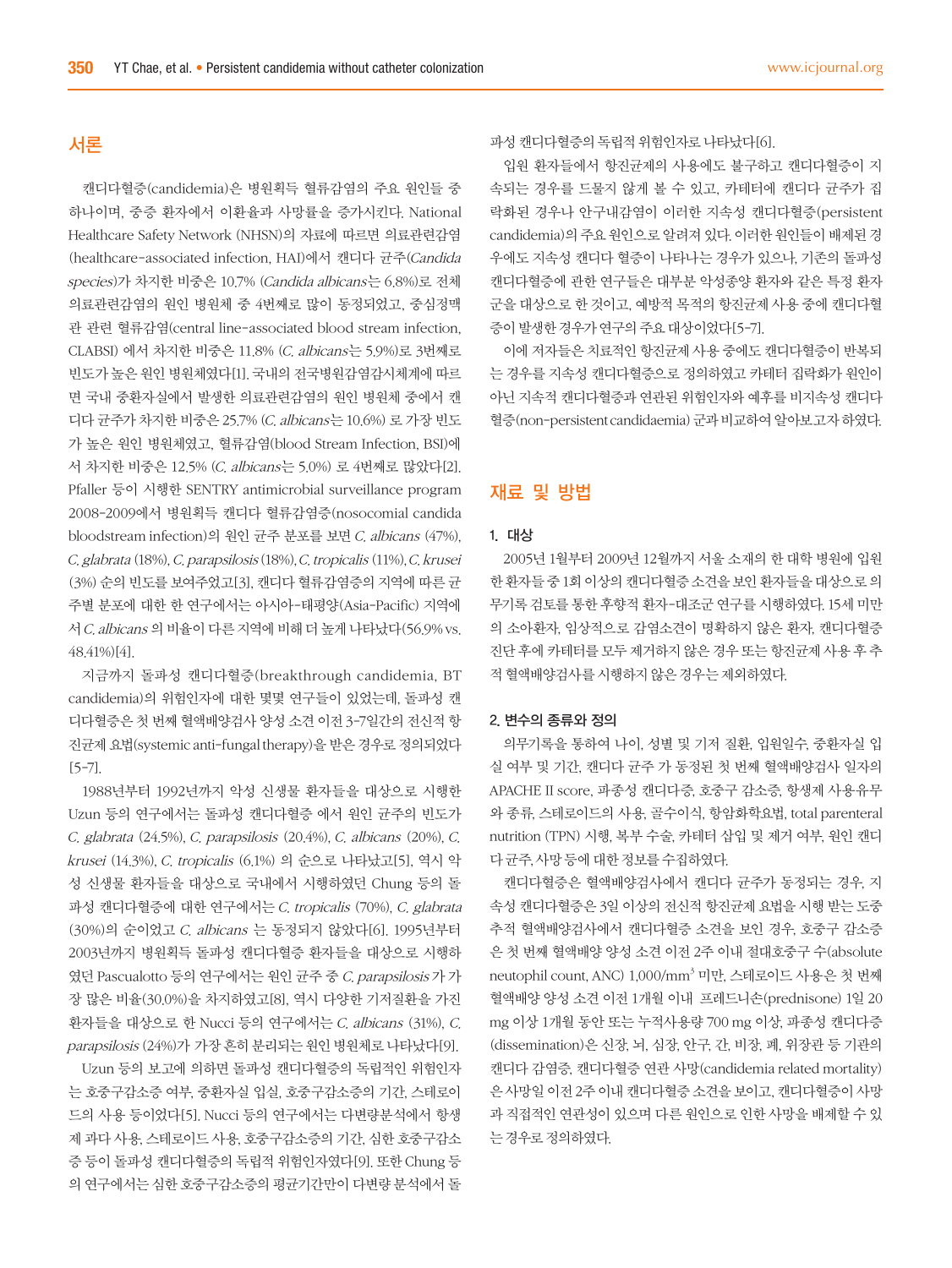| Characteristics                            | Total             | Persistent (N=23) | Non-persistent $(N=69)$ | $P$ value <sup>b</sup> |
|--------------------------------------------|-------------------|-------------------|-------------------------|------------------------|
| Age, mean $\pm$ SD                         | $61.7 \pm 14.0$   | $60.7 \pm 13.5$   | $62.0 \pm 14.2$         | 0.707                  |
| Male/Female (%)                            | 55(59.8)/37(40.2) | 18(78.3)/5(21.7)  | 37(53.6)/32(46.4)       | 0.05                   |
| Underlying disease (%)                     |                   |                   |                         |                        |
| Solid cancer                               | 52(56.5)          | 14(60.9)          | 38(55.1)                | 0.809                  |
| DM                                         | 26(28.3)          | 4(17.4)           | 22(31.9)                | 0.285                  |
| Cardiovascular disease                     | 30(32.6)          | 4(17.4)           | 26 (37.7)               | 0.08                   |
| Hematologic malignancy                     | 10(10.9)          | 2(8.7)            | 8(11.6)                 | 1.000                  |
| Solid organ transplant                     | 5(5.4)            | 1(4.3)            | 4(5.8)                  | 1.000                  |
| Hospitalization, days, mean $\pm SD^a$     | $41.2 \pm 87.7$   | $26.7 \pm 22.9$   | $46.1 \pm 100.1$        | 0.360                  |
| $ICU$ stay $(\%)$                          | 43 (46.7)         | 9(13.0)           | 34(49.3)                | 0.473                  |
| ICU stay, days, mean $\pm$ SD <sup>a</sup> | $13.9 \pm 73.5$   | $5.8 \pm 17.6$    | $16.6 \pm 84.3$         | 0.446                  |
| Mechanical ventilation (%)                 | 34 (37.0)         | 9(39.1)           | 25(36.2)                | 0.808                  |
| APACHE II score, mean±SD                   | $11.6 \pm 5.2$    | $10.0 \pm 5.5$    | $12.2 \pm 5.0$          | 0.093                  |
| Dissemination (%)                          | 3(3.3)            | 0(0)              | 3(4.3)                  | 0.570                  |

#### Table 1. Characteristics of Patients with Candidemia

DM, diabetes mellitus; ICU, intensive care unit.

a Before candidemia .

<sup>b</sup>Univariate analysis.

#### 3. 연구 설계

첫 번째 배양검사 양성 날짜를 기준으로 시기적으로 가장 가까운 카 테터 집락화가 없는 지속성 캔디다혈증과 카테터 집락화가 없는 비지 속성 캔디다혈증을 1:3으로 무작위배정하여 환자-대조군 연구를 시행 하였다. 환자군의 특징과 위험인자, 원인균주에 대한 단변량 분석 후 통 계적으로 의미 있는 항목에 대하여 다변량 분석을 시행하였다. 치료와 결과에 대한 인자에 대하여 단변량 분석을 시행하였고 캔디다혈증 연 관 사망에 대해 Kaplan-Meier 법을 이용하여 생존곡선을 산출한 후 Logrank test 로 비교분석을 시행하였다.

#### 4. 통계

통계분석은 SPSS version 14.0 (SPSS Inc, Chicago, IL, USA)을 이 용하였다. 기술적 자료는 평균±표준편차, 또는 증례수(백분율%)로 표 시하였고, 명목척도로 나타내어지는 인자와의 관계에 대해서는  $x^2$ 분 석을 실시하였고 등간척도로 나타내어지는 인자와 관계에 대해서는 ANOVA 또는 t검정을 사용하였다. 단변량 분석에서 P값이 0.05 미만인 위험인자들로 다중 로지스틱 회귀분석을 시행하였다. P값이 0.05 미만 인 경우를 통계적으로 유의한 것으로 간주 하였다.

## 결과

#### 1. 환자군의 특징

총 648명의 캔디다혈증 환자 중 605명이 15세 이상의 성인이었고, 그 중 104명이 지속성 캔디다혈증에 해당되었으며, 카테터 집락화가 확인 되었거나 카테터를 제거하지 않은 환자를 제외하고 23명이 지속성 캔디 다혈증 환자군에 해당되었고, 비지속성 캔디다혈증 환자 중 카테터 집 락화가 확인되었거나 카테터를 제거하지 않은 환자를 제외한 69명을 분석하였다. 평균연령, 성별, 기저질환, 입원기간, 중환자실 입실여부 및

#### Table 2. Risk Factors for Persistent Candidemia

| <b>Risk factors</b>                  | No. of persistent<br>candidemia (%) | No. of non-persistent<br>candidemia (%) | P<br>value <sup>d</sup> |
|--------------------------------------|-------------------------------------|-----------------------------------------|-------------------------|
| Neutropenia (%) <sup>a</sup>         | 1(4.3)                              | 12 (17.4)                               | 0.073                   |
| Antibiotic exposure (%) <sup>a</sup> | 21(91.3)                            | 64 (92.8)                               | 1.000                   |
| Class of antibiotics (%)             |                                     |                                         |                         |
| Beta-lactam/lactamase inhibitor      | 6(26.1)                             | 33(47.8)                                | 0.089                   |
| Glycopeptide                         | 4(17.4)                             | 30(43.5)                                | 0.027                   |
| Cephalosporin                        | 12(52.2)                            | 44 (63.8)                               | 0.336                   |
| Carbapenem                           | 7(30.4)                             | 28 (40.6)                               | 0.462                   |
| Fluoroquinolone                      | 4(17.4)                             | 28 (40.6)                               | 0.048                   |
| Aminoglycoside                       | 2(8.7)                              | 31(44.9)                                | 0.002                   |
| Metronidazole                        | 1(4.3)                              | 31(44.9)                                | 0.000                   |
| Antibiotic combination (%)           | 14 (60.9)                           | 59 (85.5)                               | 0.018                   |
| Corticosteroids (%)                  | 5(21.7)                             | 10(14.5)                                | 0.515                   |
| Chemotherapy (%) <sup>b</sup>        | 6(26.1)                             | 19 (27.5)                               | 1.000                   |
| $TPN$ (%) <sup>c</sup>               | 17(81.0)                            | 63 (91.3)                               | 0.067                   |
| Abdominal surgery (%) <sup>b</sup>   | 6(26.1)                             | 10(14.5)                                | 0.217                   |
| $CVC$ $(\%)$                         | 12(52.2)                            | 49 (71.0)                               | 0.128                   |
| Urinary catheter (%)                 | 12 (52.2)                           | 51 (73.9)                               | 0.070                   |

BMT, bone marrow transplant; TPN, total parenteral nutrition; CVC, central venous catheter. a Within 2 weeks before the date of first positive blood culture. b Within 3 months.

c Within 1 month.

d Univariate analysis.

기간, 기계 환기, APACHE II score, 파종성 캔디다증 여부에 있어 지속 성 캔디다혈증 군과 비지속성 캔디다혈증 군에 있어서 통계적으로 유의 한 차이는 없었다. 기저질환은 고형암이 가장 많은 비율을 보였고, 다음 으로 심혈관 질환, 당뇨, 혈액암 순의 비율을 보였다(Table 1).

#### 2. 지속성 캔디다혈증의 위험인자 및 원인 캔디다 균주

호중구 감소증, 캔디다혈증 이전 항생제 투여, 항생제 병용, 스테로이 드 사용, 골수이식, 항암화학요법, 개복 수술, 중심정맥관, 도뇨관 유치 여부에 있어 두 군 사이에 통계적으로 유의한 차이는 없었다. 하지만 단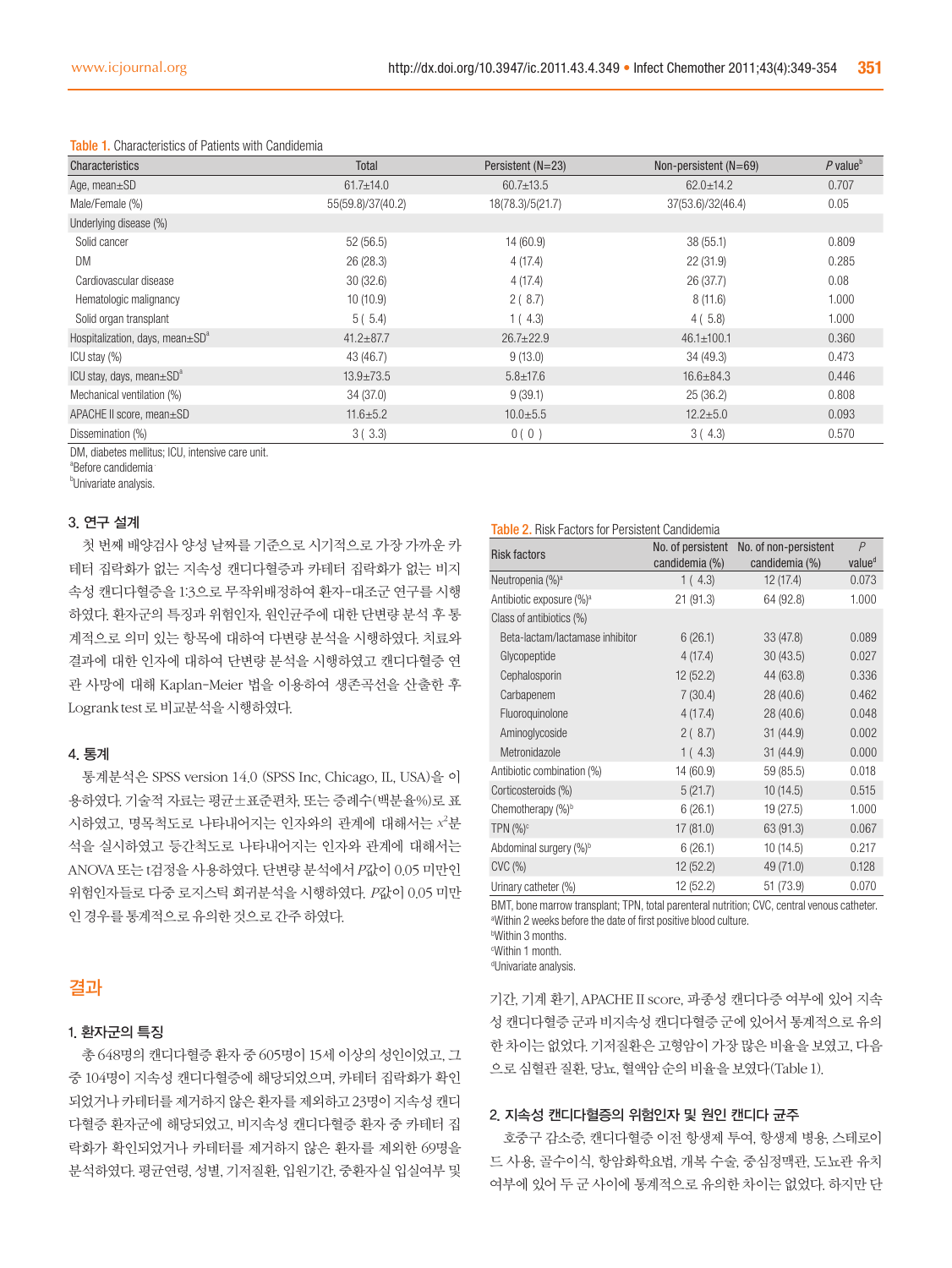변량분석에서 glycopeptide (P=0.027), fluoroquinolone (P=0.048), aminoglycoside (P=0.002), metronidazole (P=0.000)의 사용, 항생제 병용(P=0.018)이 비지속성 캔디다혈증 군에서 유의하게 많았다(Table 2).

원인균주로는 양 군 모두에서 C. albicans가 가장 많은 비율을 보 였고, 지속성 캔디다혈증 군에서는 다음으로 Candida parapsilosis, Candida tropicalis, Candida glabrata의 순서를 보였으며 비지속성 캔 디다혈증 군에서는 C. glabrata, C. tropicalis, C. parapsilosis 의 순서 를 보였다. 원인균주에 대한 단변량분석 결과 지속성 캔디다혈증 군에 서 C. parapsilosis가 원인균주인 경우가 유의하게 많았고 (P=0.009), 비 지속성 군에서 C. glabrata 가 유의하게 많았다(P=0.019) (Table 3).

지속성 캔디다혈증의 위험인자에 대한 다변량분석에서 C. parapsilosis 가 원인균주인 경우가 지속성 군에서 많았으나 통계적 유 의성은 없었고(OR=2.775, P=0.210), 캔디다혈증 이전 metronidazole 을 사용한 비율이 지속성 캔디다혈증 군에서 통계적으로 유의하게 낮 았다(OR=0.071, P=0.022) (Table 4).

카테터가 삽입되었으나 집락화가 없었던 환자(지속성 캔디다혈증 군 12명, 비지속성 군 36명)들을 대상으로 한 아군 분석(subgroup analysis)에서는 단변량분석 결과 기계환기(P=0.073)와 복부 수술(P=

Table 3. Causative Candida Species of Persistent and Non-persistent Candidemic

| Candida species (%) | No. of persistent<br>candidemia (%) | No. of non-persistent<br>candidemia (%) | $P$ value <sup>a</sup> |
|---------------------|-------------------------------------|-----------------------------------------|------------------------|
| C. albicans         | 8(34.8)                             | 27(39.1)                                | 0.807                  |
| C. parapsilosis     | 7(30.4)                             | 5(7.2)                                  | 0.009                  |
| C. tropicalis       | 7(30.4)                             | 12(17.4)                                | 0.234                  |
| C. glablata         | 1(4.3)                              | 20(29.0)                                | 0.019                  |
| C. krusei           | 0()                                 | 3(4.3)                                  | 0.570                  |
|                     |                                     |                                         |                        |

a Univariate analysis.

Table 4. Multivariate Logistic Regression Analysis for Prediction of Persistent Candidemia

| Risk factors    | OR (95% CI)            | $P$ value |
|-----------------|------------------------|-----------|
| C. parapsilosis | 2.775 (0.563-13.683)   | 0.210     |
| Fluoroquinolone | $0.286(0.064 - 1.287)$ | 0.103     |
| Aminoglycoside  | $0.188(0.033 - 1.079)$ | 0.061     |
| Metronidazole   | $0.071(0.007 - 0.682)$ | 0.022     |
|                 |                        |           |

OR, odds ratio; CI, confidence interval.

Table 5. Treatment and Outcomes of Persistant and Non-persistent Candidemia

| <b>Outcomes</b>                      | No. of persistent<br>candidemia (%) | No. of non-persistent<br>candidemia (%) | $\overline{P}$<br>value <sup>a</sup> |
|--------------------------------------|-------------------------------------|-----------------------------------------|--------------------------------------|
| Candidemia related mortality         | 3(13.0)                             | 2(2.9)                                  | $0.094^{b}$                          |
| Total hospital day, mean±SD          | $63.5 \pm 25.4$                     | $84.8 + 115.6$                          | 0.386                                |
| Type of first line antifungal agents |                                     |                                         |                                      |
| AmB                                  | 12 (52.2)                           | 41 (59.4)                               | 0.629                                |
| Triazole                             | 11 (47.8)                           | 25 (36.2)                               | 0.336                                |
| AmB, amphotericin B.                 |                                     |                                         |                                      |

<sup>&</sup>lt;sup>a</sup>Univariate analysis.

<sup>b</sup>Logrank Test.

0.094)을 시행한 비율이 지속성 군에서 높은 경향성을, metronidazole 을 사용한 비율이 지속성 군에서 통계적으로 유의하게 낮은 결과 (P=0.009)를 보였다.

#### 3. 치료 및 결과

단변량분석에서 총 입원기간과 1차적으로 사용한 항진균제의 종류 에 있어서 유의한 차이가 없었다(Table 5). 캔디다혈증 연관 사망률이 지속성 캔디다혈증 군에서 높은 경향을 나타냈으나 통계적 유의성은 없었다(Logrank test, P=0.094) (Fig. 1).

### 고찰

본 연구에서 지속성 캔디다혈증의 원인 균주의 비율은  $C$ . albicans (39.4%), C. parapsilosis (26.0%), C. tropicalis (19.2%), C. glabrata (11.5%) 의 순으로 나타났다. 본 연구에서 원인 균주의 분포에 있어 기 존 돌파성 캔디다혈증 연구들에 비해 C. albicans 의 비율이 높았고, 다 양한 기저질환을 가진 환자들을 대상으로 한 기존 연구들[8, 9]과 마찬 가지로 C. parapsilosis 의 비율이 높은 것을 볼 수 있었다.

이번 연구에서 다변량 분석 결과 metronidazole 사용이 지속성 캔 디다혈증 군에서 유의하게 낮은 것으로 나타났는데, 이는 기존의 연구 들에서 보고되지 않았던 위험 인자이다. Metronidazole의 사용과 지 속성 캔디다혈증의 연관 관계가 어떤 이유로 나타났는지 불분명하지만, 항생제 사용 양상에 영향을 미치는 다양한 요인들이 있으므로, 본 결 과가 다른 요인에 의해 영향을 받는 혼란 변수로 작용했을 가능성도 배 제할 수 없다. 항생제 사용과 캔디다혈증의 연관성에 대한 기존 연구들 을 보면, Lee 등의 fluconazole 내성 C. glabrata 혈류감염에 대한 위험 인자에 대한 연구에서는 이전의 cefepime과 metronidazole 사용이 fluconazole 감수성 C. glabrata 혈류감염에 대한 독립적인 위험인자 였다[10]. Lin 등이 시행한 이전의 항생제 사용과 C. glabrata, C. krusei 진균혈증의 위험에 대한 연구에서는 vancomycin 또는 piperacillintazobactam의 사용이 다변량분석에서 진균혈증의 위험인자였다 [11]. 하지만, 이러한 연구들은 지속성 캔디다혈증의 위험과 항생제 사



Figure 1. Kaplan-Meier survival curves for candidemia.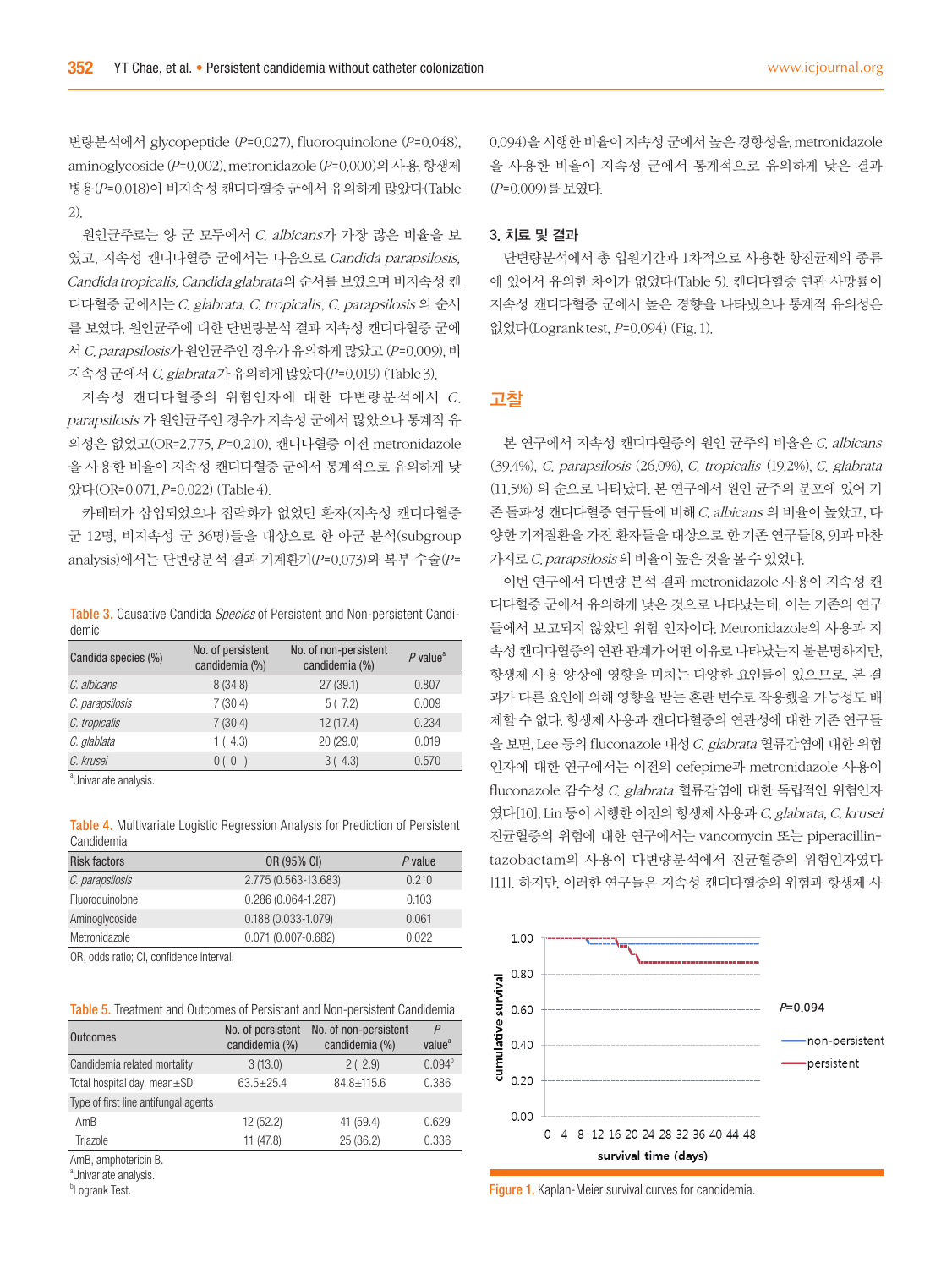용의 관련성에 대한 연구는 아니었다. 실험실적으로 metronidazole 의 항진균효과에 대해 연구한 Cury 등의 보고는 C. albicans에 대해 amphotericin B 와 metronidazole 의 병용투여 시 상승 및 부가작 용을 보인다는 결과를 발표하였고[12], Chang 등은 C. albicans, C. tropicalis, C. parapsilosis, C. krusei, C. lusitaniae 균주에 대해 같은 결과를 보고하였는데[13], 이러한 결과는 일반화하여 적용할 수 없는 소규모의 실험실적 연구로 생각된다.

기존 연구들[14, 15]에서 캔디다혈증의 위험인자 중 하나였던 복부 수술의 경우, 본 연구에서 통계적 유의성은 없었으나 시행 받은 비율이 지속성 군에서 높았고(P=0.217), 카테터가 삽입되었으나 집락화가 없었 던 환자들을 대상으로 한 아군 분석에서 역시 복부 수술을 시행 받은 비 율이 지속성 군에서 다소 높은 경향성(P=0.094)을 보여주었는데, 이는 장내 점막의 손상이 지속성 캔디다혈증의 원인 기전 중 하나일 가능성 을 시사하는 결과 라고 할 수 있겠다.

본 연구에서 캔디다혈증 연관 사망률이 지속성 군에서 비지속성 군 보다 다소 높은 경향을 보였으나 통계적 유의성은 없었다(P=0.094). Uzun 등의 연구에서 돌파성 캔디다혈증은 로지스틱 회귀분석에서 사 망률 증가와 연관성을 보이지 않았다(P=0.36)[5]. Chung 등의 연구에 서는 단변량분석 결과 전체 사망률 (overall mortality)은 돌파성과 비 돌파성 캔디다혈증 군 사이에 통계적으로 유의한 차이가 없었으나 캔디 다혈증 관련 사망(candidemia-related death)의 경우 돌파성 캔디다 혈증 군에서 높은 경향성을 보여주었다(P=0.08)[6]. Pascualotto 등의 연구에서는 사망률에 있어 돌파성과 비돌파성 캔디다혈증 군 사이에 통 계적으로 유의한 차이가 없었다(P=0.654)[8].

이번 연구 결과 1차적으로 사용한 항진균제의 종류에 있어 amphotericin B 를 투여한 비율이 양 군 모두에서 높았으나 통계적 유의성은 없었다.

본 연구의 제한점으로 몇 가지를 들 수 있는데, 먼저 의무기록을 토 대로 한 후향적 연구라는 점을 들 수 있고, 다양한 기저질환을 가진 환 자들을 대상으로 한 연구로서 환자들이 가진 기저 질환 자체의 영향을 완전히 배제하기 어려웠다는 것 또한 제한점이라 할 수 있다. 이번 연구 에서 대상 환자들의 감염 원인 부위에 대한 규명이 충분히 이루어지지 못했는데, 파종성 캔디다증이 지속성, 비지속성 캔디다혈증에서 각각 0%, 4.3%에 불과하였고, 안구내감염 여부에 대한 평가도 일부 환자에 서만 이루어 졌다. 캔디다 균주들의 항진균제에 대한 감수성 검사 결과 를 확인하지 못했다는 점, 항진균제 사용 용량을 비교하지 못한 점 등도 본 연구의 제한점으로 들 수 있다. 특히 치료 결과와 관련하여 2차 항진 균제의 사용 여부 및 용량, 치료 적절성 등에 대한 추가적인 분석이 있어 야 하겠다.

치료적인 항진균제 사용 중에도 캔디다혈증이 반복되는 지속성 캔디 다혈증은 혈관 내 카테터의 집락화가 원인이 아닌 경우도 드물지 않게 있었고, metronidazole 등의 항생제 사용 양상이 지속성 캔디다혈증 발생과 연관된 것으로 나타났으며, 지속적 캔디다혈증의 예후는 비지속 적 캔디다혈증보다 다소 불량한 경향을 보였으나 통계적 유의성은 없었 다. 앞으로 지속성 캔디다혈증에 대한 위험인자와 예후 등에 대하여 전 향적 연구가 필요할 것으로 보인다.

#### **References**

- 1. Hidron AI, Edwards JR, Patel J, Horan TC, Sievert DM, Pollock DA, Fridkin SK; National Healthcare Safety Network Team; Participating National Healthcare Safety Network Facilities. NHSN annual update: antimicrobial-resistant pathogens associated with healthcare-associated infections: annual summary of data reported to the National Healthcare Safety Network at the Centers for Disease Control and Prevention, 2006-2007. Infect Control Hosp Epidemiol 2008;29:996-1011.
- 2. Kwak YG, Cho YK, Kim JY, Lee SO, Kim HY, Kim YK, Park ES, Jin HY, Choi HJ, Jeong SY, Kim ES, Ki HK, Kim SR, Lee JY, Hong HK, Kim S, Uh Y, Lee YS, Oh HB, Kim EC. Korean nosocomial infections surveillance system, intensive care unit module report: data summary from July 2008 through June 2009 and analysis of 3-year results. Korean J Nosocomial Infect Control 2010;15:14-25.
- 3. Pfaller MA, Moet GJ, Messer SA, Jones RN, Castanheira M. Candida bloodstream infections: comparison of species distributions and antifungal resistance patterns in communityonset and nosocomial isolates in the SENTRY Antimicrobial Surveillance Program, 2008-2009. Antimicrob Agents Chemother 2011;55:561-6.
- 4. Pfaller MA, Moet GJ, Messer SA, Jones RN, Castanheira M. Geographic variations in species distribution and echinocandin and azole antifungal resistance rates among Candida bloodstream infection isolates: report from the SENTRY Antimicrobial Surveillance Program (2008 to 2009). J Clin Microbiol 2011;49:396-9.
- 5. Uzun O, Ascioglu S, Anaissie EJ, Rex JH. Risk factors and predictors of outcome in patients with cancer and breakthrough candidemia. Clin Infect Dis 2001;32:1713-7.
- 6. Chung JW, Lee SO, Choi SH, Woo JH, Ryu J, Kim YS, Kim NJ. Risk factors and outcome for breakthrough candidaemia in patients with cancer. Mycoses 2006;49:114-8.
- 7. Kontoyiannis DP, Vaziri I, Hanna HA, Boktour M, Thornby J, Hachem R, Bodey GP, Raad II. Risk Factors for Candida tropicalis fungemia in patients with cancer. Clin Infect Dis 2001;33:1676-81.
- 8. Pasqualotto AC, Nedel WL, Machado TS, Severo LC. Risk factors and outcome for nosocomial breakthrough candidaemia. J Infect 2006;52:216-22.
- 9. Nucci M, Colombo AL. Risk factors for breakthrough candidemia. Eur J Clin Microbiol Infect Dis 2002;21:209-11.
- 10. Lee I, Fishman NO, Zaoutis TE, Morales KH, Weiner MG, Synnestvedt M, Nachamkin I, Lautenbach E. Risk factors for fluconazole-resistant Candida glabrata bloodstream infections. Arch Intern Med 2009;169:379-83.
- 11. Lin MY, Carmeli Y, Zumsteg J, Flores EL, Tolentino J, Sreeramoju P, Weber SG. Prior antimicrobial therapy and risk for hospital-acquired Candida glabrata and Candida krusei